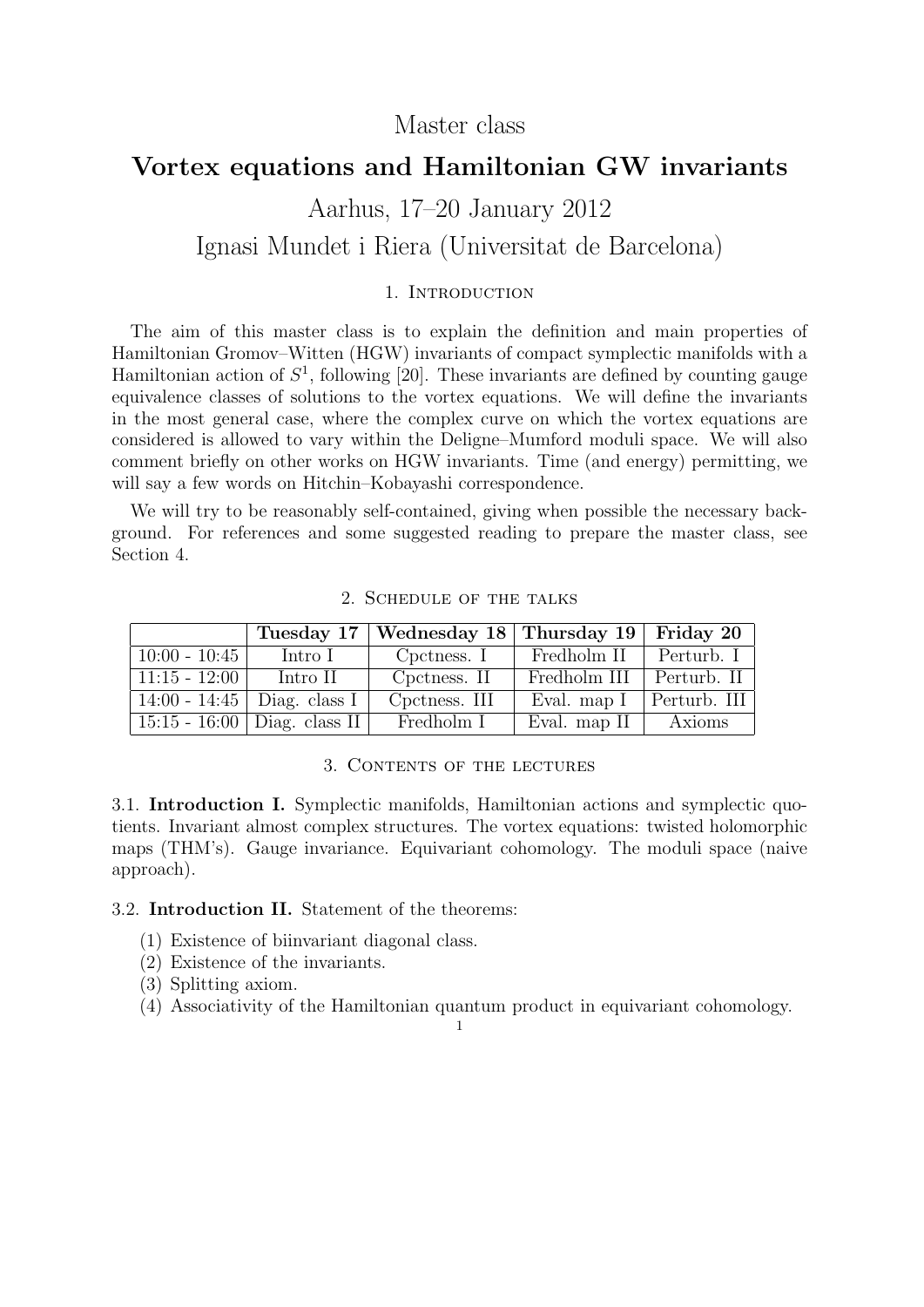(5) Relation to Chen-Ruan orbifold product.

3.3. **Biinvariant diagonal class I.** The Kirwan map and Kirwan surjectivity. Gradient flow lines. Compactification: broken gradient flow lines. The conflict between transversality and equivariance.

3.4. **Biinvariant diagonal class II.** Multivalued perturbations of the almost complex structure defined on solid torii. Perturbed chains of gradient segments. Definition of the biinvariant diagonal class. Proof of the main theorems: estimate of the dimension of the strata at infinity.

3.5. **Compactness I.** Stable curves and Deligne-Mumford moduli space. Canonical volume forms. Meromorphic connections. Critical and generic holonomies. THM's of bounded geometry on long cylinders: limit orbits. Definition of stable twisted holomorphic maps (*c*-STHM's).

3.6. **Compactness II.** Isomorphisms of *c*-STHM's. The automorphism group of a *c*-STHM and critical values of *c*. Fundamental class represented by a *c*-STHM. The Yang– Mills–Higgs functional. The main compactness theorem. Statement of the main local estimates: on a complex curve of bounded geometry, and on long cylinders. Proof of the main theorem using local estimates.

3.7. **Compactness III.** Proof of the local estimates.

3.8. **Fredholm I.** Sobolev spaces with weights on punctured complex curves. The deformation complex  $\mathcal{D}^{\bullet}_{(A,\phi)}$  of a THM  $(A,\phi)$  with punctures. The index of the deformation complex  $\mathcal{D}_{(A,\phi)}^{\bullet}$ . From the deformation complex to Fredholm operators.

3.9. **Fredholm II.** Perturbed Laplacian and Riemann–Roch for meromorphic connections. Example: flat meromorphic bundles on a punctured projective line. Linearization of vortex equations on line bundles.

3.10. **Fredholm III.** Deformation complex of perturbed chain of gradient segments. Deformation complex  $\mathcal{D}_{\mathcal{C}}^{\bullet}$  of a *c*-STHM  $\mathcal{C}$ . Computing the index of  $\mathcal{D}_{\mathcal{C}}^{\bullet}$ . Orientability.

3.11. **Evaluation map I.** Poincar´e (orbi)bundle over the moduli space of *c*-STHM's: local triviality. The approach of [16]: when the complex curve is fixed. Resolutions of orbifolds.

3.12. **Evaluation map II.** The Laplacian on complex curves converging to a nodal curve. The evaluation points.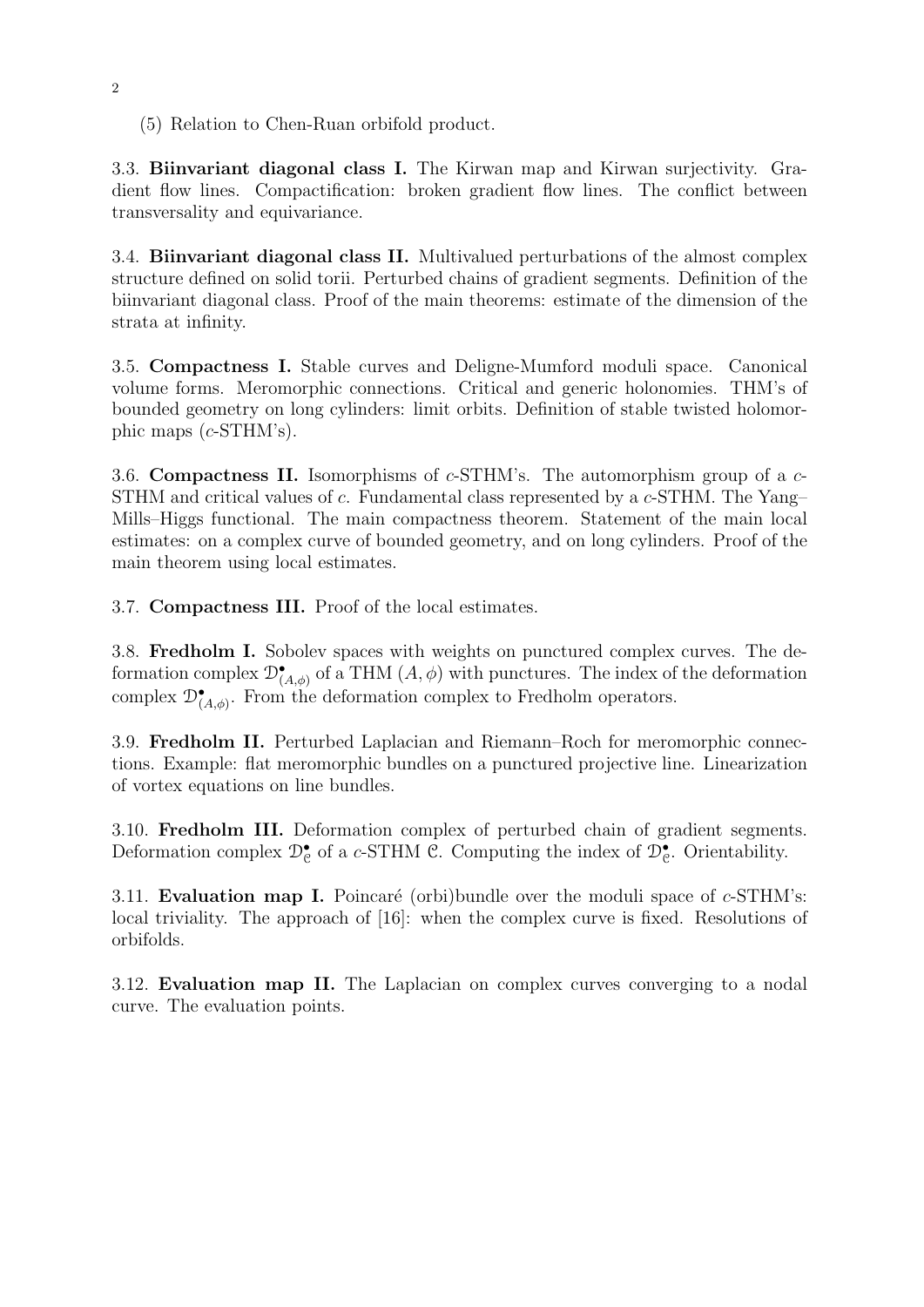3.13. **Perturbations I.** Perturbations of chains of gradient segments, perturbations on long cylinders near gradient segments, and perturbations on the locus with bounded geometry. Definition of canonical long necks in a way compatible with gluing.

3.14. **Perturbations II.** Perturbed twisted holomorphic cylinders.

#### 3.15. **Perturbations III.** Definition of the invariants.

3.16. **Axioms.** Proof of the splitting axiom. Hamiltonian quantum product on equivariant cohomology. Associativity. Relation of Hamiltonian Quantum product to Chen– Ruan orbifold product. Hitchin–Kobayashi correspondence.

#### 4. References of the material and some reading suggestions

For an introduction to symplectic manifolds, Hamiltonian actions and equivariant cohomology two very good references are [1, 14]. Lectures **Intro I, II** will be based on this material and on [16]. Lectures **Diag. class I, II** will be based on [17]. Lectures **Cpctness. I, II, III**, will be based on [19] (some acquaintance with Gromov's compactness theorem for stable (pseudo)holomorphic maps would be helpful in these lectures; two very good references for this, amongst many others which are also very good, are [6, 13]). Lectures **Fredholm I, II, III**, **Eval. map I, II**, **Perturb. I, II, III**, and **Axioms** will be based on [20] (which will hopefully be available soon). A useful reference for Hitchin–Kobayashi correspondence in the setting relevant to HGW invariants might be [15, 8]; the paper [18] treats the finite dimensional case.

To read about other approaches to HGW invariants (with different degrees of generality) and different results related to them, the reader might wish to have a look at [2, 3, 4, 7, 9, 10, 11, 12, 21, 22, 23, 24, 25, 26]. The paper [5] makes some steps towards an algebraic definition of HGW invariants.

#### **REFERENCES**

- [1] M. Audin, *Torus actions on symplectic manifolds*, Progress in Mathematics **93**, Birkh¨auser.
- [2] K.Cieliebak, A.R.Gaio, D.A.Salamon J-holomorphic curves, moment maps, and invariants of Hamiltonian group actions *IMRN* **10** (2000), 831-882.
- [3] K. Cieliebak, D.A.Salamon Wall crossing for symplectic vortices and quantum cohomology. Preprint, ETH-Zrich, September 2002, revised January 2004. Mathematische Annalen 335 (2006), 133-192.
- [4] K. Cieliebak, A.R. Gaio, I. Mundet i Riera, D.A. Salamon, The symplectic vortex equations and invariants of Hamiltonian group actions, *J. Symplectic Geom.* **1** (2002), no. 3, 543–645.
- [5] E. Frenkel, C. Teleman, A.J. Tolland, Gromov-Witten Gauge Theory I, preprint arXiv:0904.4834.
- [6] K.Fukaya, K. Ono, Arnold conjecture and Gromov-Witten invariant, *Topology* **38** (1999) 933– 1048.